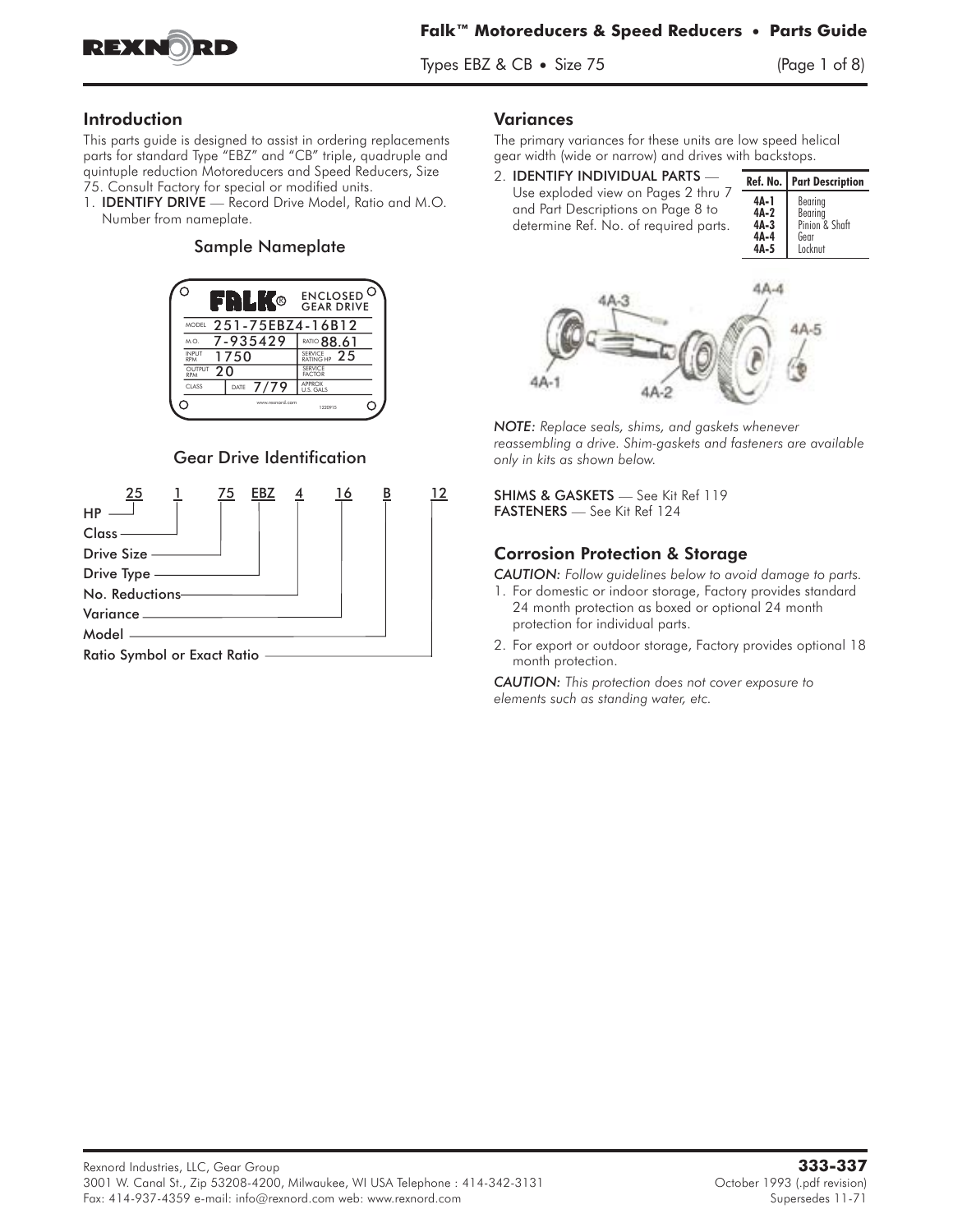

(Page 2 of 8) Size 75 • Types EBZ & CB



# Triple Reduction



**333-337** Rexnord Industries, LLC, Gear Group October 1993 (.pdf revision) 3001 W. Canal St., Zip 53208-4200, Milwaukee, WI USA Telephone: 414-342-3131 (.pdf<br>Fax: 414-937-4359 e-mail: info@rexnord.com web: www.rexnord.com Fax: 414-937-4359 e-mail: info@rexnord.com web: www.rexnord.com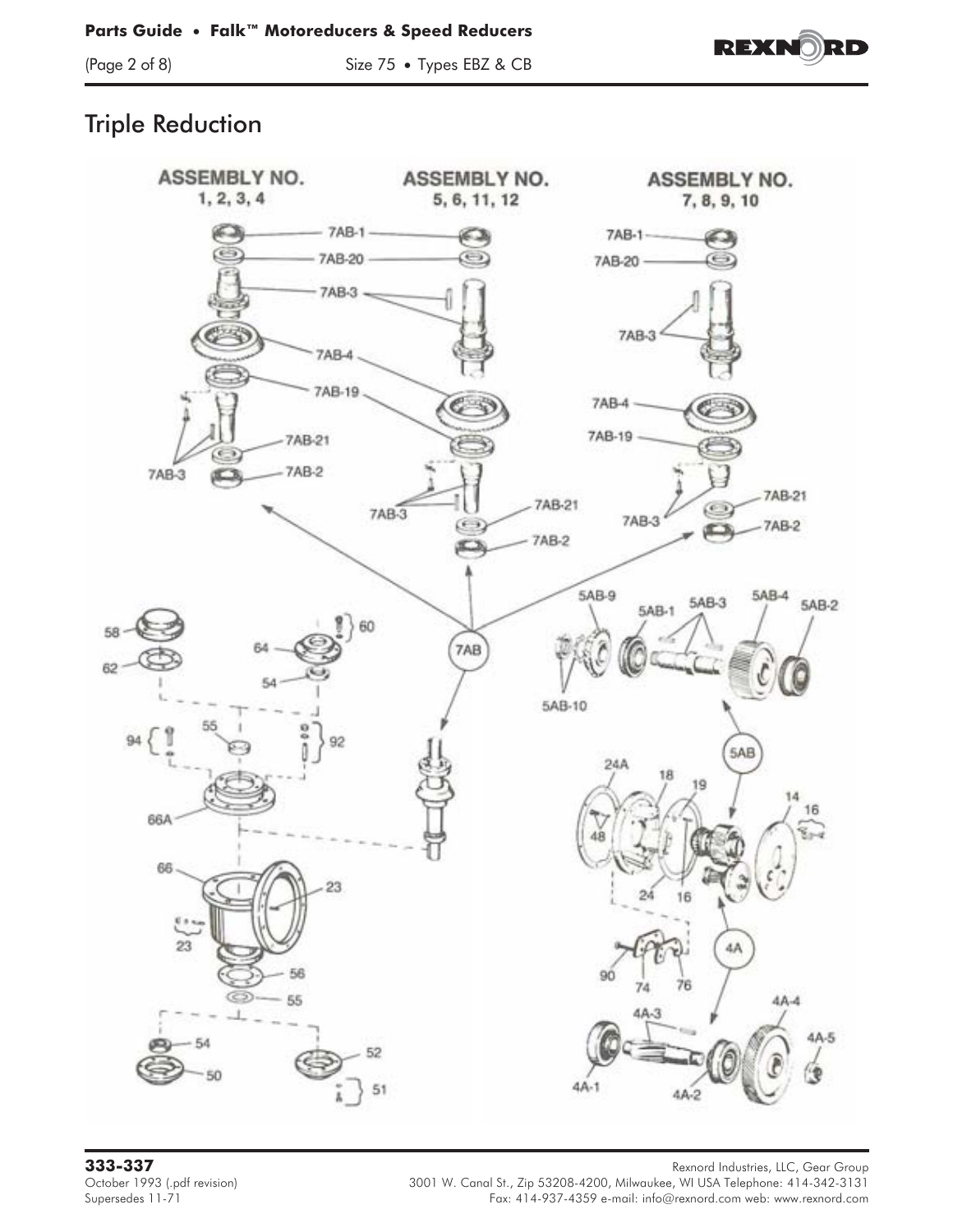

Types EBZ & CB • Size 75 (Page 3 of 8)

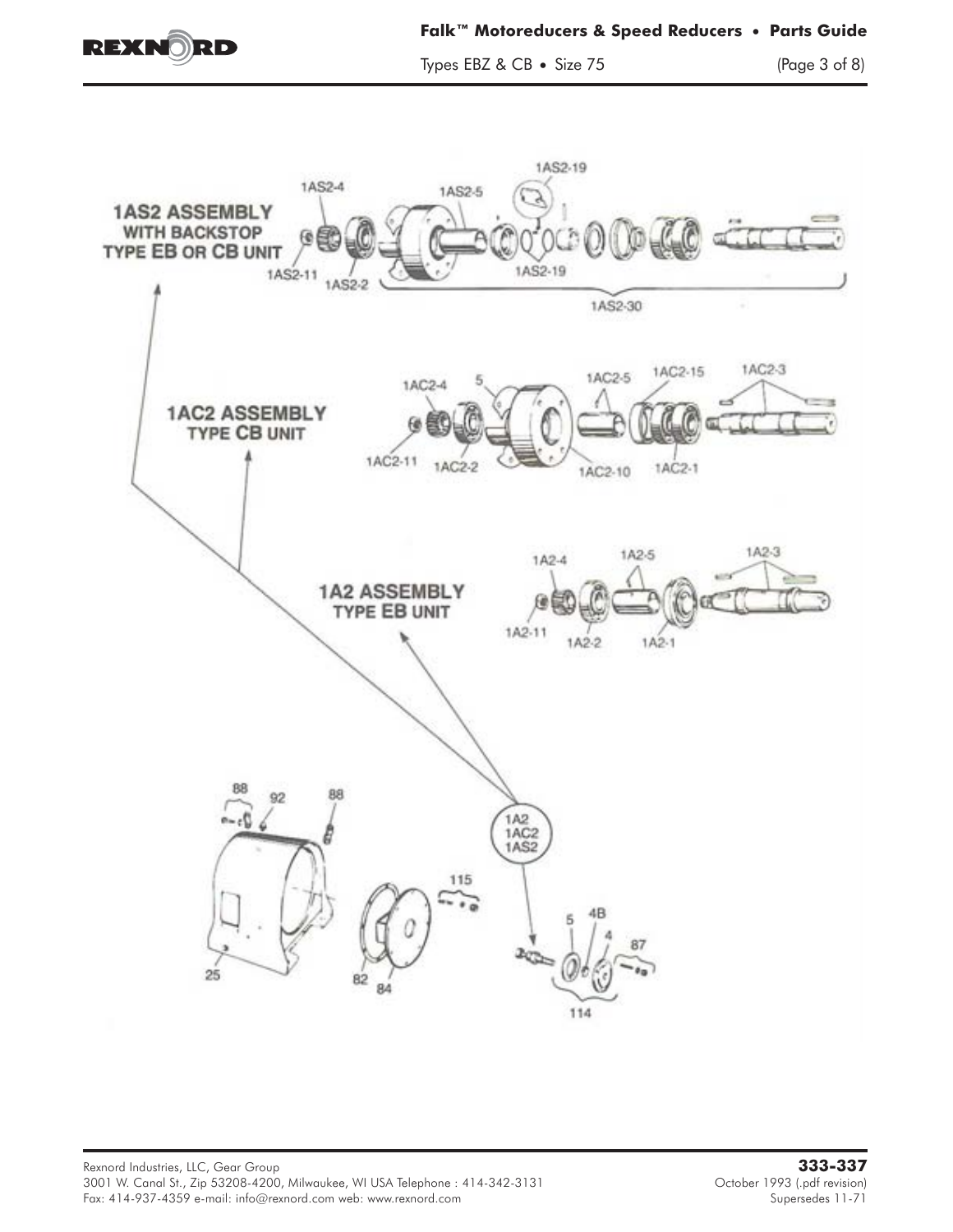

(Page 4 of 8) Size 75 • Types EBZ & CB



## Quadruple Reduction



**333-337** Rexnord Industries, LLC, Gear Group October 1993 (.pdf revision) 3001 W. Canal St., Zip 53208-4200, Milwaukee, WI USA Telephone: 414-342-3131 (.pdf<br>Fax: 414-937-4359 e-mail: info@rexnord.com web: www.rexnord.com Fax: 414-937-4359 e-mail: info@rexnord.com web: www.rexnord.com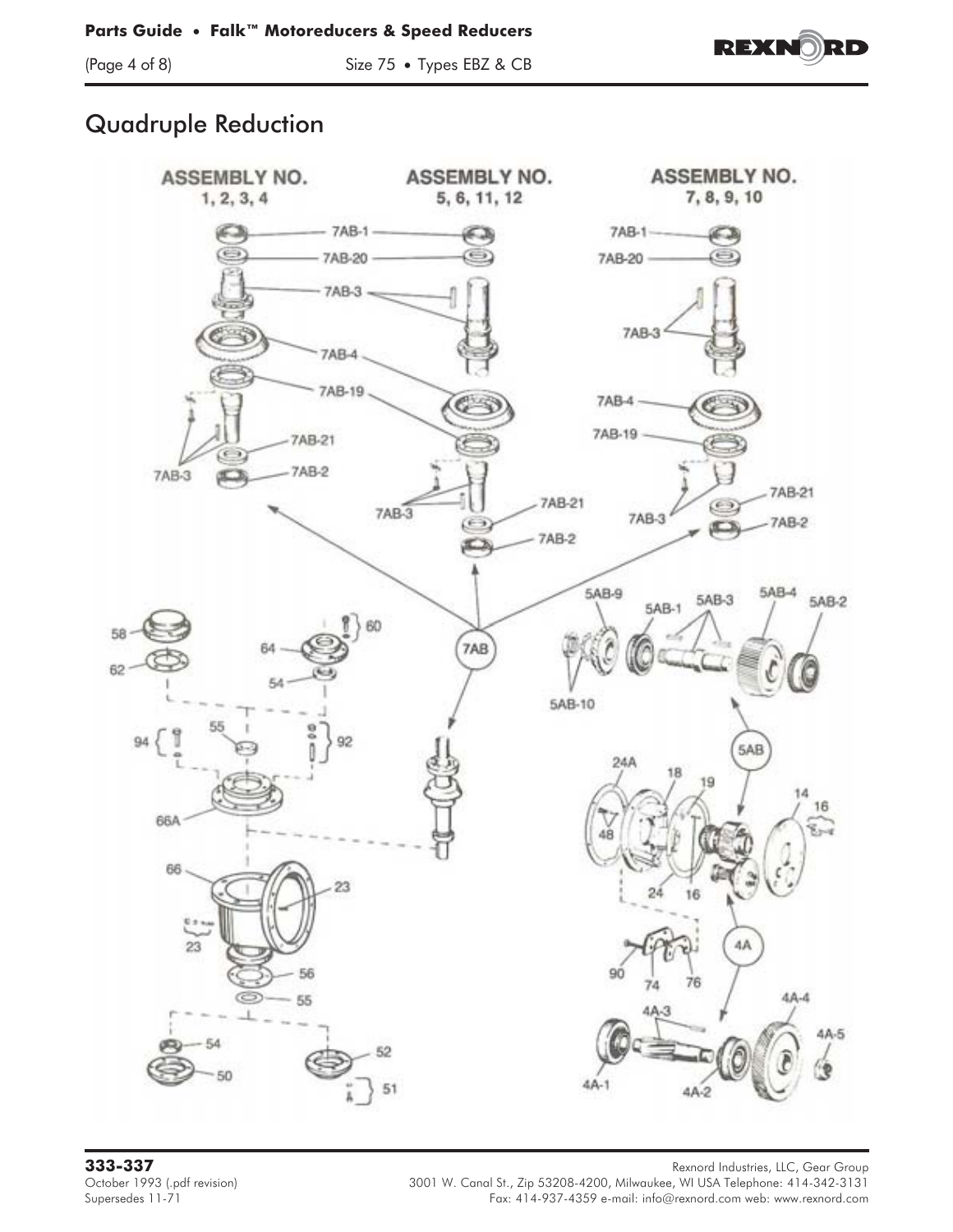

Types EBZ & CB • Size 75 (Page 5 of 8)

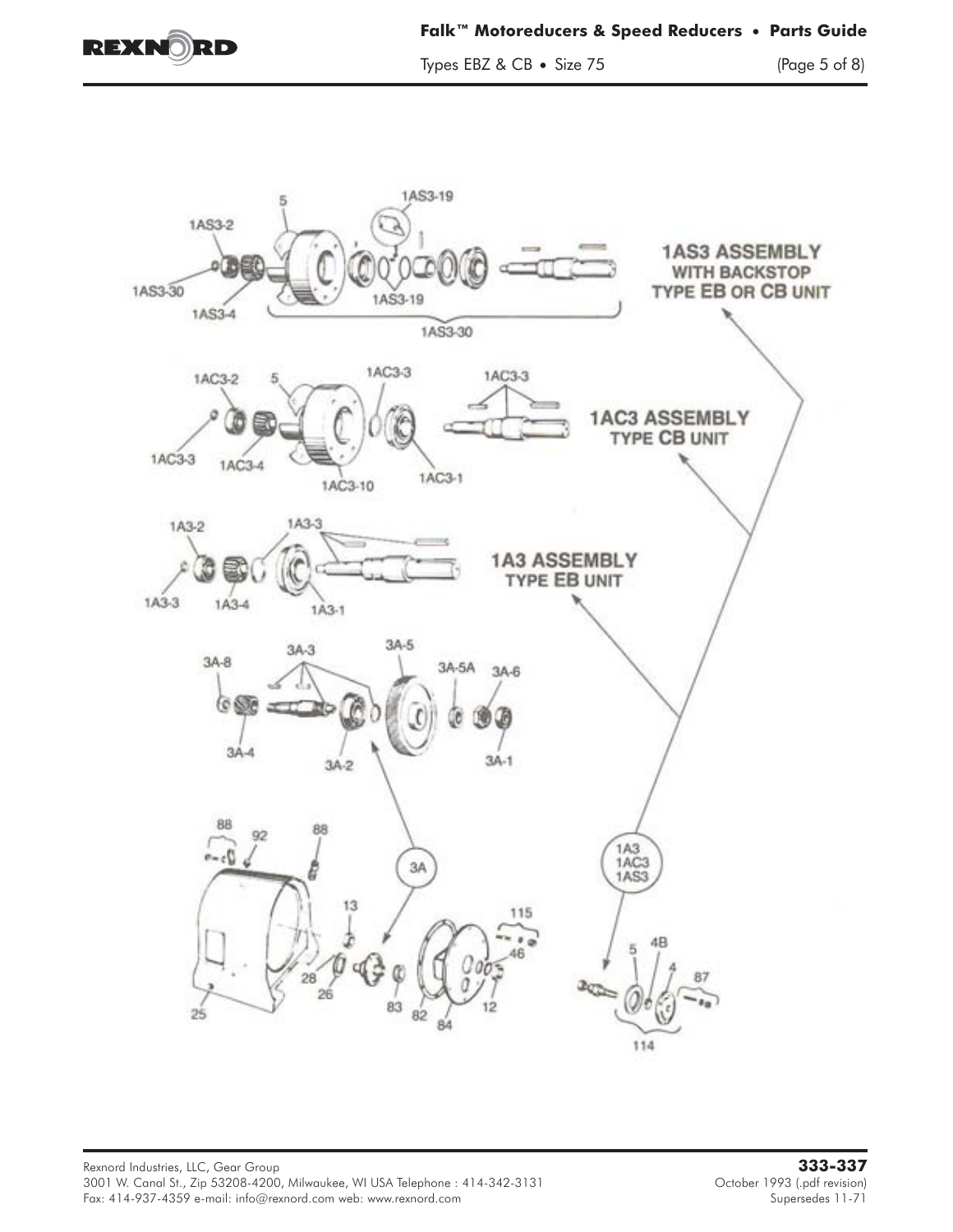

(Page 6 of 8) Size 75 • Types EBZ & CB



## Quintuple Reduction



**333-337** Rexnord Industries, LLC, Gear Group October 1993 (.pdf revision) 3001 W. Canal St., Zip 53208-4200, Milwaukee, WI USA Telephone: 414-342-3131 (.pdf<br>Fax: 414-937-4359 e-mail: info@rexnord.com web: www.rexnord.com Fax: 414-937-4359 e-mail: info@rexnord.com web: www.rexnord.com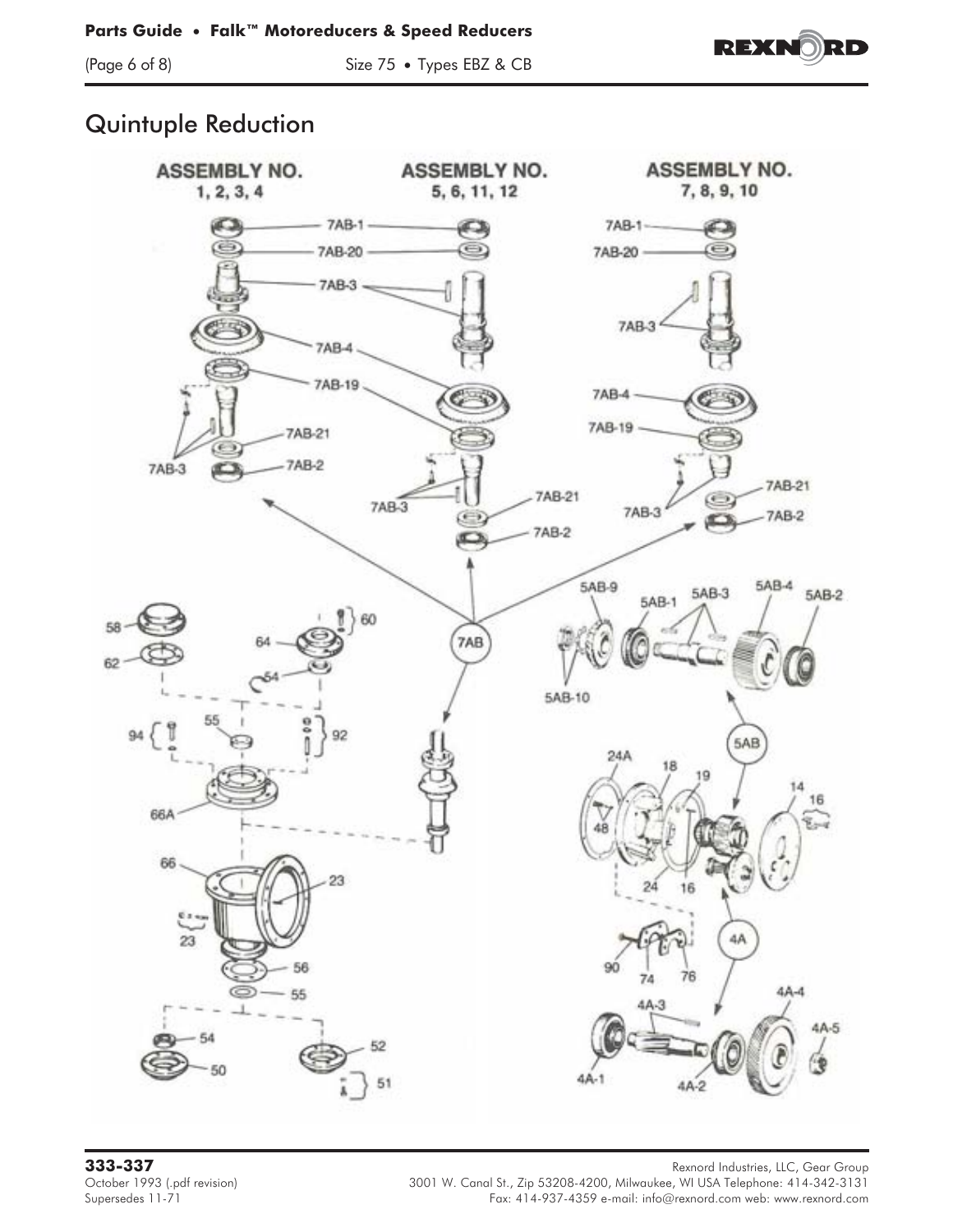

Types EBZ & CB • Size 75 (Page 7 of 8)